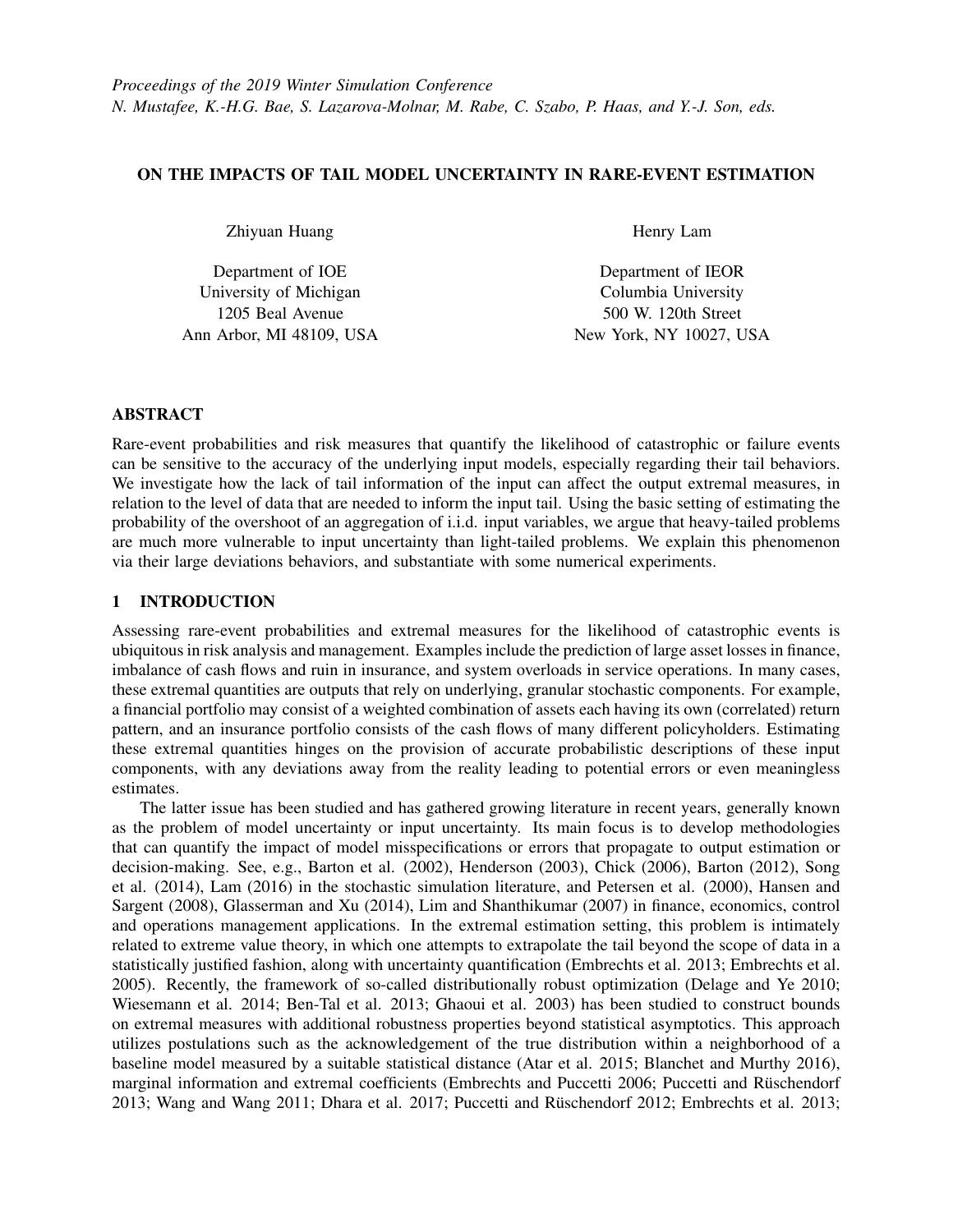Yuen et al. 2019), moments and shape assumptions on the tail such as monotonicity or convexity (Lam and Mottet 2017; Van Parys et al. 2019; Li et al. 2019). In simulation-based rare-event analysis, Nakayama (1995), Nakayama (1998) studied methods to efficiently compute sensitivities of rare-event probabilities with respect to model parameters, and Nelson et al. (2019) proposed an averaging of distributions to fit input models to enhance tail performances.

In contrast to most past literature that focused on the technique in quantifying model uncertainty impacts, here we address several validity questions that arise when, given input data, a modeler chooses to use "standard" approaches to obtain estimates and quantify uncertainty, namely:

- 1. By simply using the empirical distribution as my input model fit, would the rare-event estimate be reasonably close to the truth? (assuming computational or Monte Carlo noise is negligible)
- 2. Following the point estimate in Question 1, would it work if one runs a bootstrap to obtain a confidence interval that accounts for the input data noise?
- 3. If the bootstrap does not work, would incorporating extreme value theory in fitting the input tail helps with more reliable uncertainty quantification?

Our viewpoint is that the main source of uncertainty in determining the accuracy of rare-event estimation comes from the lack of knowledge of the tail of the input models. The main body (i.e., non-tail) part of the input distribution can be fit by both parametric and nonparametric techniques, where there are typically adequate data to perform such fit (and in Question 1 above, we simply use the empirical distribution as the fit). However, it is the portion beyond the scope of data that determines the distributional tail and in turn the rare-event behaviors. Thus, before we go to the above questions, we first focus on:

0. How does truncating the tail of the input model affect the rare-event estimate?

Our main contention is that heavy-tailed problems could be much more challenging than light-tailed counterparts regarding estimation and uncertainty quantification using the standard approaches in Questions 1-3. This challenge roots from Question 0 in that truncating the input tail in a heavy-tailed system exerts a huge effect on the rare-event estimate, when the truncation level represents the typical level of knowledge that the data informs (e.g., the top 1% or 0:1% of the data). As a consequence, using empirical distribution, or bootstrap on the empirical distribution, which significantly ignores the tail content, would fail to estimate the rare-event quantity and vastly under-estimate the uncertainty. Using extreme value theory in Question 3 to extrapolate tail (such as the peak-over-threshold method, e.g. Leadbetter 1991) helps to an extent, but could introduce extra bias, at least using our fitting methods (though we should point out that better techniques are available). On the other hand, the effect of missing tails on light-tailed estimation is relatively milder.

The larger effect from truncating the input tail on heavy-tailed problems can be explained from their large deviations behaviors that pertain to the one or several "big jumps" (Embrechts et al. 2013; Denisov et al. 2008; Rhee et al. 2016), i.e., to invoke a rare event, one or several input components exhibit huge values. On the other hand, light-tailed systems invoke rare events by having each component contributing a small shift and adding these contributions. Thus, to accurately estimate a heavy-tail rare event, one needs to accurately estimate the far tail of each input component, whereas this is not necessary in light-tailed systems. In fact, ignoring the tail of heavy-tail inputs would lead to estimates as if the system is light-tail, and the ultimate effect could be that the estimation error is as large as the rare-event probability of interest, deeming the estimation meaningless.

We point out that, regarding Question 0, our study is related to Dupuis et al. (2018), Blanchet et al. (2014), Lam and Mottet (2015) and especially Olvera-Cravioto (2006) and Jelenkovic (1999). Dupuis et al. (2018) investigated the sensitivities on the large deviations rate when the input model deviates within a Rényi divergence ball. Blanchet et al.  $(2014)$  showed in a similar context that imposing a single ball over all inputs, thus allowing the distortion of dependency structure among the inputs, can lead to a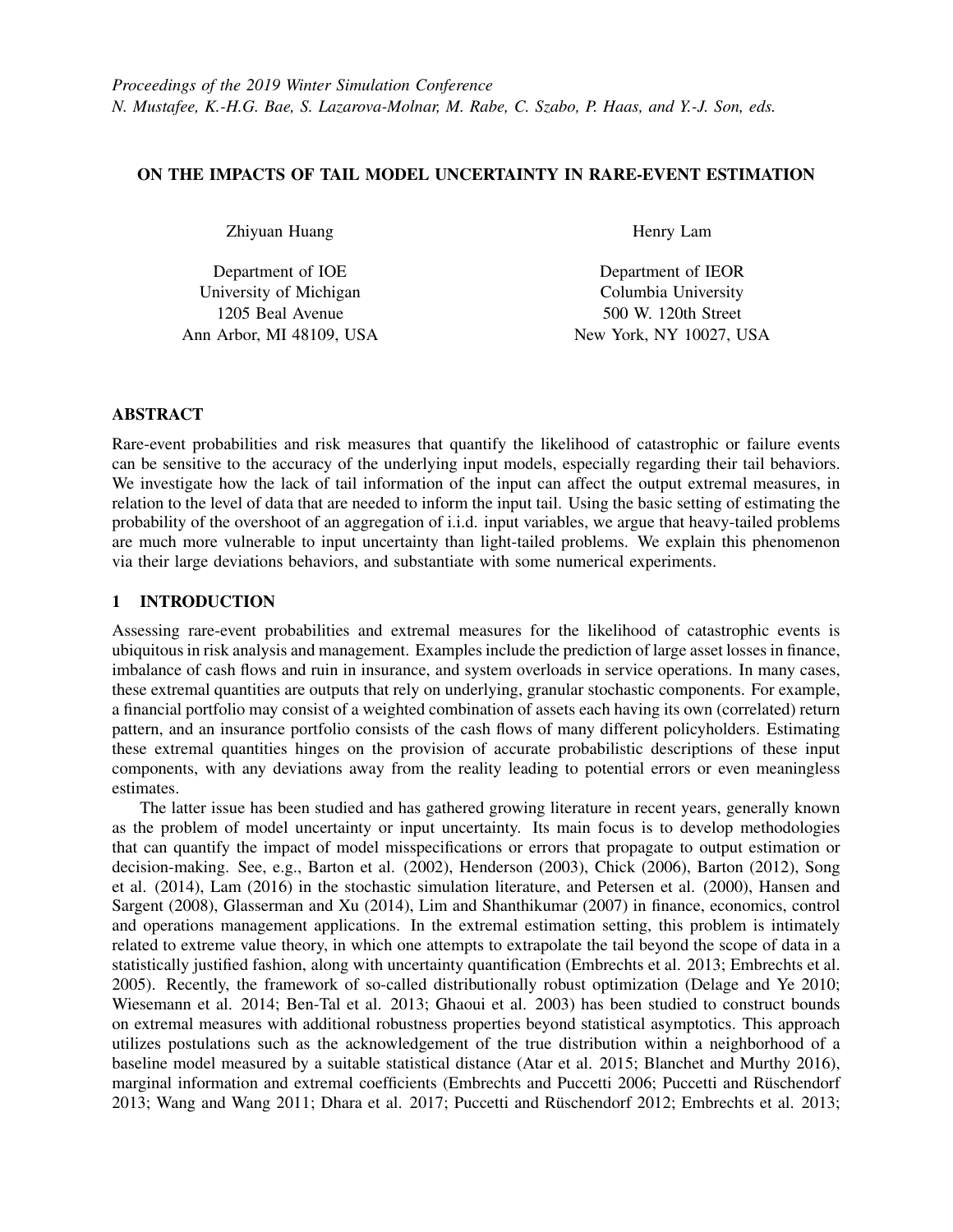substantially heavier tail than the original model when the Kullback-Leibler divergence is used. Lam and Mottet (2015) studied robust rare-event simulation when the input tail is unknown but subject to geometric assumptions. Olvera-Cravioto (2006) studied the impacts on the waiting times when the tail of service times is misspecified or truncated. Relating to Jelenkovic (1999), they investigated the truncation threshold needed to retain the heavy-tail characteristic of a system. They also contrasted it with the light-tail case and observed that the required threshold is higher for heavy tail. Our observation in this regard is thus similar to Olvera-Cravioto (2006), but with a different setting (aggregation of i.i.d. variables) and focus on the statistical implications asked in Questions 1-3. Moreover, we investigate extensively on the numerical evidence and identify situations where the theoretical findings hold or deviate.

In the remainder of this paper, we will focus on a basic setup on the overshoot of an aggregation of i.i.d. variables. Section 2 describes the estimation target and explains the impacts of tail truncation in lightversus heavy-tailed cases. Section 3 shows the numerical results and comparisons in input tail truncation, and the use of empirical distributions and bootstrapping. We leave the full derivations and generalizations to the journal version of this work.

## 2 SETTING AND THEORY

We consider estimating the overshoot of an aggregation of *n* i.i.d. variables, i.e., consider  $p = P(S_n > g)$ where  $S_n = X_1 + \cdots + X_n$  and  $X_i \supseteq \mathbb{R}$  are i.i.d. variables drawn from the distribution *F*. We denote *X* as a generic copy of  $X_i$  for convenience. We assume the density of  $X$  exists and denote as  $f$ . Correspondingly, we let  $\bar{F}(x) = 1$   $F(x)$  be the tail distribution function. We let  $m = E[X] < 4$ . Suppose  $g = g(n)$  is a high level that grows to  $\angle$  as *n* !  $\angle$ . Throughout this paper, for any sequences  $a_n$ ;  $b_n \angle \mathbb{R}$  we write  $a_n = o(b_n)$ if  $a_n = b_n$  / 0 as  $n$  / \times\$,  $a_n = w(b_n)$  if  $a_n = b_n$  / \times\$ as  $n$  / \times\$, and  $a_n = Q(b_n)$  if there exists an integer  $n_0$ such that  $\underline{M}$  *ja*<sub>*n*</sub>=*b*<sub>*nj*</sub>  $\overline{M}$  for *n n*<sub>0</sub> and  $0 < \underline{M}$   $\overline{M} < \frac{\gamma}{\gamma}$ .

It is well known that, if  $g = bn$  for some constant  $b > m$  and X possesses exponential moments, then under mild additional assumptions *p* decays exponentially in *n* (Dembo and Zeitouni 1998). On the other under finid additional assumptions p decays exponentially in *n* (Definition and Zeitoum 1998). On the other hand, if *X* is Pareto-tailed, then, as  $g = w(\frac{m}{n})$ , p approximately equals  $P(\max_i X_i > g - n\pi)$  or  $n\bar{F}(g - n\pi)$ , which corresponds to the one-big-jump behavior.

Our investigation pertaining to Question 0 is the following. Suppose we truncate the distribution  $F(x)$ at the point *u* so that the density becomes 0 for  $x > u$ , i.e., consider the truncated distribution function given by

$$
\tilde{F}_u(x) = \begin{cases} F(x)=F(u) & \text{for } x \quad u \\ 1 & \text{for } x > u \end{cases}
$$

and correspondingly the truncated density  $\tilde{f}_u(x) = (f(x))F(u)J(x \, u)$ , where  $I()$  denotes the indicator function. For convenience, denote  $p(G)$  as the probability  $P_G(S_n > g)$  where  $X_i$ 's are governed by an arbitrary distribution *G*, and we simply denote  $P(S_n > g)$  if  $X_i$ 's are governed by *F*. We consider the approximation error  $p(\tilde{F}_u)$   $p(F)$ .

Note that, roughly speaking, this situation captures the case where we use the empirical distribution to plug into our input model, so that the probability mass is zero for regions outside the scope of data or close to zero at the very tail of the data. The proportional constant  $F(u)$  is introduced to ensure a proper truncated distribution and has little effect on the mass below *u* when *u* is reasonably big.

By definition, the approximation error is

$$
p(\tilde{F}_u) \quad p(F) = \frac{P(S_n > g; X_i \quad u \; \mathcal{S}i = 1; \ldots; n)}{F(u)^n} \quad P(S_n > g). \tag{1}
$$

## 2.1 Heavy-Tail Case

We first consider the Pareto-tail case. Suppose that  $\bar{F}$  has a regularly varying tail in the form

$$
\bar{F}(x) = L(x)x^{-a}(1 + o(1))
$$
\nfor some slowly varying function  $L()$  and  $a > 2$ , and  $E/X_i^{2+d} \underset{\sim}{\leq} 4$ .

\n(2)

Suppose  $n! \not\cong$  and  $g = Q(n)$  (or more generally  $g = w$ )  $\breve{\mathcal{D}}$ *n*log*n*)). In this case, it is known that  $P(S_n > g)$  is approximately  $P(\text{at least one } X_i > g \text{ nm})$ , or probabilistically, that the rare event  $S_n > g$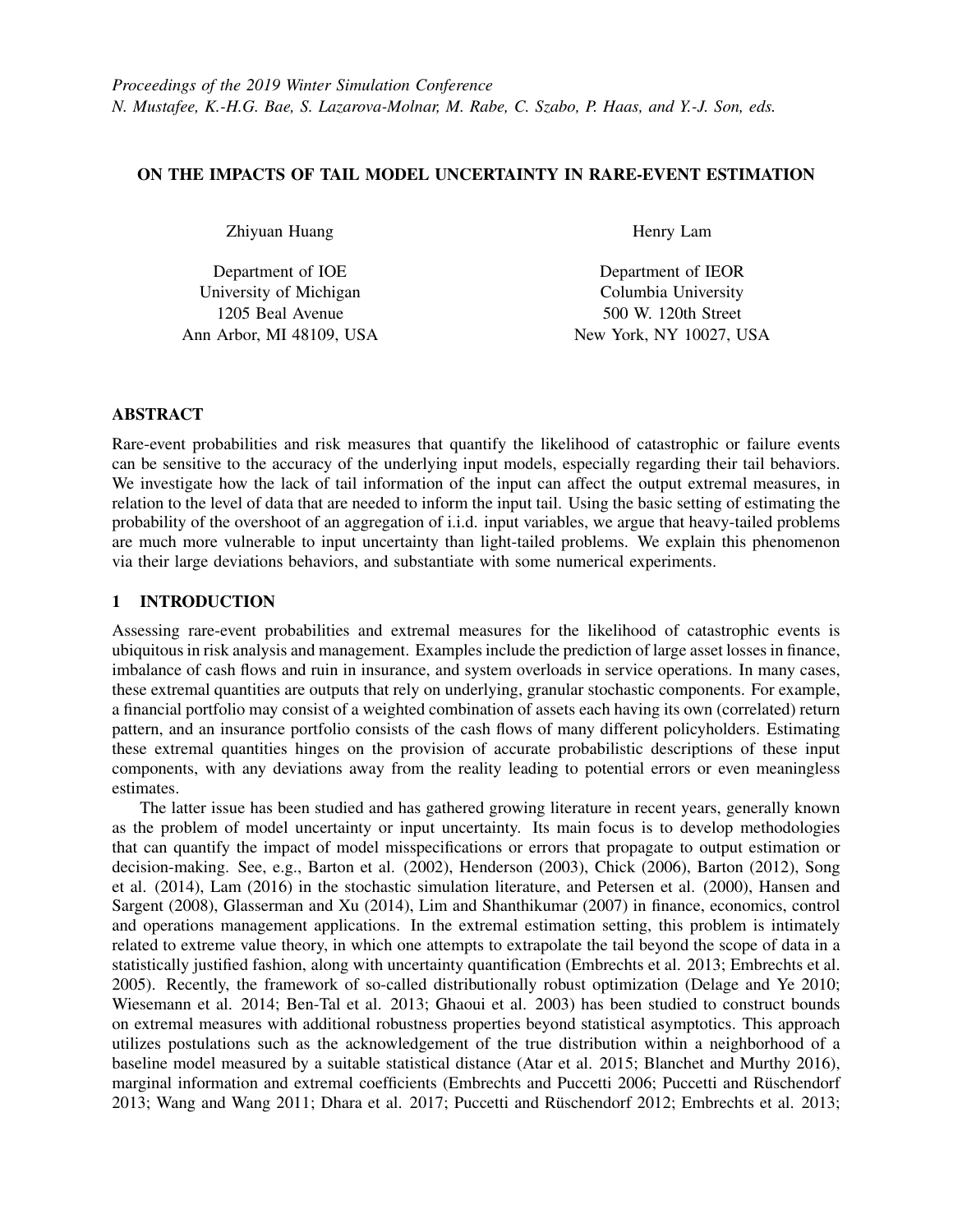happens most likely due to a big jump from one of the *Xi*'s (e.g. Embrechts et al. 2013). Thus, if the truncation level *u* is too small compared to  $g$  *nm*, then the big jump that contributes to the dominating mass of the rare event is barred, making  $P(S_n > g; X_i \mid u \, \mathcal{S}i = 1; \ldots; n)$  substantially smaller than  $P(S_n > g)$ . In this situation,  $p(\tilde{F}_u)$  becomes negligible compared to  $P(S_n > g)$ , and the approximation error (1) is effectively

 $P(S_n > g)$ . In other words, using a truncated input distribution leads to a substantial under-estimate with a bias almost equal to the magnitude of the rare-event probability itself.

Alternately, we can write the approximation error (1) as

 $\overline{a}$ 

$$
\frac{P(S_n > g) \text{ at least one } X_i > u) + P(S_n > g) (1 - F(u)^n)}{F(u)^n}.
$$
\n(3)

Again, when *u* is relatively small compared to *q nm*, then the event fat least one  $X_i > uq$  inside the probability  $P(S_n > g)$ ; at least one  $X_i > u$ ) is redundant, making this probability asymptotically equivalent to  $P(S_n > g)$  and that (3) is asymptotically equivalent to  $P(S_n > g)$ .

We summarize the above as:

**Theorem 1** Suppose  $X_i$ 's are i.i.d. random variables with regularly varying tail distribution  $\overline{F}$  in the form (2) with  $a > 2$  and  $E(X)^{2+d} < 4$ . Let  $n \neq 4$  and  $g = nm + w(\sqrt{n \log n})$ . Assume  $u \in (g \text{ mm}) = \sqrt{ \log n}$ . The discrepancy between using a truncated distribution  $\tilde{F}_u$  and the original distribution F in evaluating the probability  $p(F) = P(S_n > g)$  as  $n \neq \emptyset$  is given by

$$
p(\tilde{F}_u) \quad p(F) = p(F)(1+o(1))
$$

*Proof.* Using equation (1.45) in (Nagaev et al. 1979), when (g *n*m)= p  $\sqrt{n \log n}$  !  $\angle$  and *u* (g *n*m)=  $p_{\text{log }n}$ , we have  $P(S_n > g; X_i \mid u \text{ } \delta i = 1; \dots; n) = o(n\bar{F}(g \mid n\bar{m}))$ . Moreover, by Theorem 1.9 in (Nagaev et al. 1979) (or equation (1.25b) therein), we have  $P(S_n > g) = n\bar{F}(g \cdot nm)(1 + o(1))$  under the given conditions. Thus  $P(S_n > g; X_i \mid u \mathcal{G}_i = 1; \dots; n) = o(P(S_n > g)).$ p

Moreover, note that if  $u = (g \cdot n\mathfrak{m})$ =  $\overline{\log n}$ , we have  $F(u)^n \neq 1$ . Thus

$$
\frac{P(S_n > g; X_i \quad u \; \beta i = 1; \ldots; n)}{F(u)^n} = o(P(S_n > g))
$$

if *u* = (g *n*m)=  $\sqrt{\frac{D_{\text{log }n}}{D}}$ . However, since the truncated distribution  $\tilde{F}_u$  stochastically dominates  $\tilde{F}_{u^{\theta}}$ , i.e.,  $\tilde{F}_u$ ()  $\tilde{F}_{u}(\cdot)$ , for any  $u/u^{\theta}$  such that  $u > u^{\theta}$ , we must have, for given g,  $P(S_n > g/X_i \mid u \theta_i = 1/\dots/n) = F(u)^n$ non-decreasing in *u*. Therefore we have

$$
\frac{P(S_n > g; X_i \quad u \, \mathcal{S}i = 1; \dots; n)}{F(u)^n} = o(P(S_n > g))
$$

 $\Box$ 

for any *u* (g *n*m)=  $\overline{p}$  $\overline{\log n}$ . This concludes the theorem.

Consider the case  $g = bn$  for some  $b > m$ . Theorem 1 states that when *u* is below  $(b \mid m)n =$ p  $\overline{\log n}$ , the rare-event estimation is essentially void, at least asymptotically. Note that this threshold is approximately linear in *n*. When the number of input components *n* is large, it could be difficult to sustain an accuracy level given a finite set of input data.

## 2.2 Light-Tail Case

We now consider *X* that possesses finite exponential moment, i.e., the logarithmic moment generating function  $y(q) = \log E[e^{qx}] < \frac{1}{2}$  for q in a neighborhood of 0. Consider  $g = bn$  for some constant  $b > m$ . Suppose that there exists a unique solution q to the equation  $b = y^{\theta}(q)$ . Then  $p(F) = P(S_n > g)$  exhibits exponential decay as  $n \neq \emptyset$ , i.e.,  $(1=n) \log p(F)$  ! *I* where *I* is the rate function given by the Legendre transform or the convex conjugate of  $y(q)$ 

$$
I = \sup_{q} f b q \quad y(q) g
$$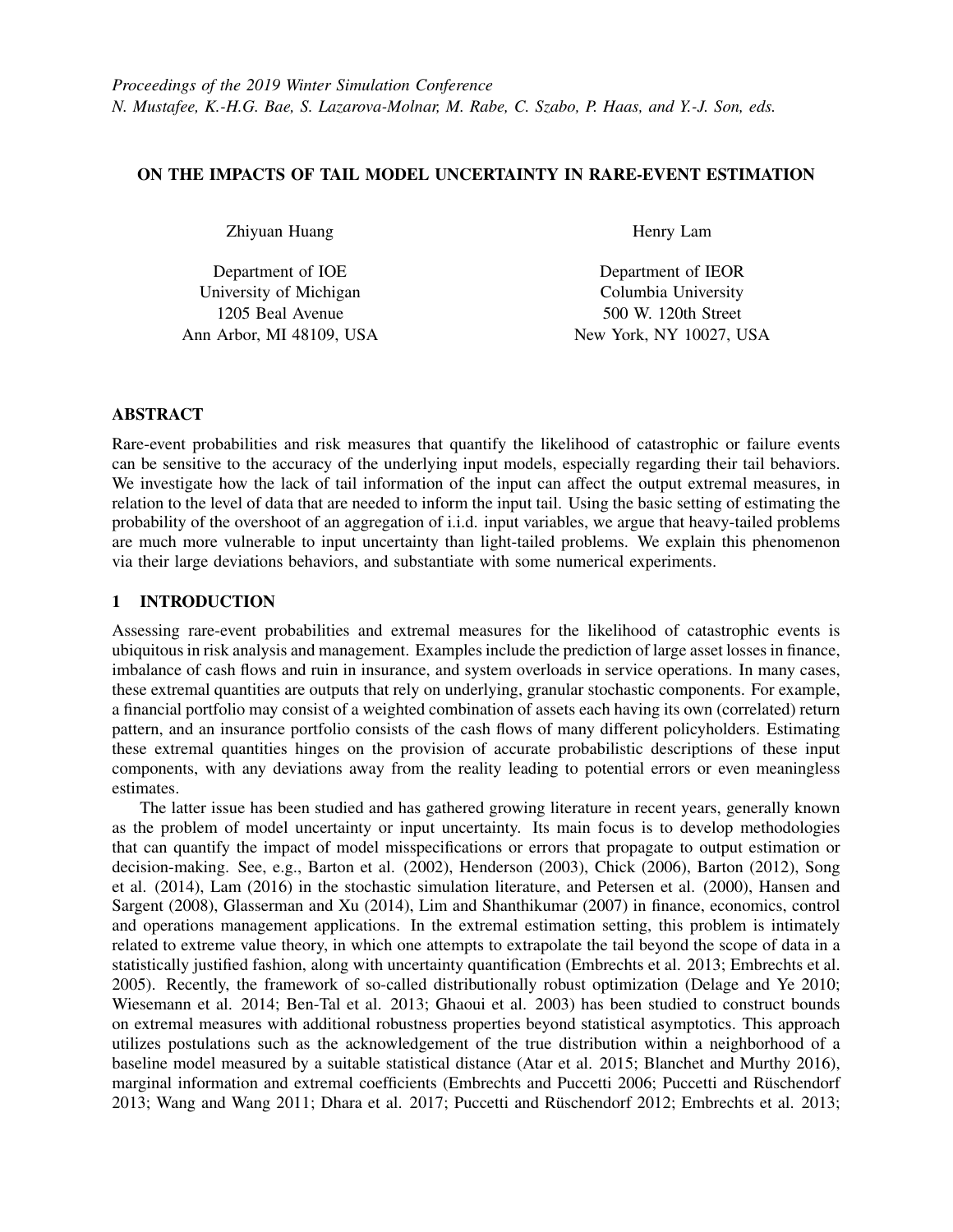In fact, if *X* is further assumed non-lattice, we have the following more accurate asymptotic (Bucklew 2013)

$$
P(S_n > g) = \frac{1}{q \sqrt{2py^{\mathcal{B}}(q) n}} e^{-nI} (1 + o(1)) :
$$

We have:

**Theorem 2** Consider  $g = bn$  for some constant  $b > m$ . Suppose that F is non-lattice, satisfies  $y(q) < \frac{y}{q}$ for q in a neighborhood of 0, and there exists a unique solution q to the equation  $b = y^{\theta}(q)$ . Then, as long as the truncation level *u* is chosen such that  $ne^{q}$  *uF* $(u)$  *l* 0, the discrepancy between using a truncated distribution  $\tilde{F}_u$  and the original distribution *F* in evaluating the probability  $p(F) = P(S_n > g)$  is asymptotically negligible, i.e.,

$$
p(\tilde{F}_u) \quad p(F) = o(p(F)).
$$

*Sketch of Proof.* We consider the rate function corresponding to  $p(\tilde{F}_u)$ , given by  $I_u = \sup f b q \quad y_u(q) g$ 

where  $y_u(q)$  denotes the logarithmic moment generating function of  $\tilde{F}_u$ , namely  $\log(E[e^{qx}; X \mid u] = F(u))$ . Now, consider a change of variable  $r = F(u)$ , and abuse notation slightly to write  $y_r(q) = \log(E[e^{qx}; X])$  $F^{-1}(r)$  = *r*) and the corresponding rate function as *I<sub>r</sub>*. By Taylor series expansion we have, as *u* ! \ \ 0 or *r* ! 1,

$$
I_u \quad I \quad \frac{d}{dr} \mathcal{Y}_r(q) \left( F(u) \quad 1 \right) \tag{4}
$$

where  $\frac{d}{dr}y_r(q)$  is the derivative of  $I_r$  by the generalized Danskin's Theorem (Clarke 1975). Note that 1

$$
\frac{d}{dr}y_r(q) = \frac{e^{q F^{-1}(r)}f(F^{-1}(r))}{f(F^{-1}(r))E[e^{q X}; X - F^{-1}(r)]} - \frac{e^{q u}}{F[e^{q X}; X - u]} - \frac{1}{F(u)}.
$$

Hence from (4) we have

$$
I_u \quad I + \left(\frac{e^{q\ u}}{E[e^{q\ X};X\quad u]} \quad \frac{1}{F(u)}\right)\bar{F}(u):
$$

Now, one can show that, as  $u / \frac{4}{3}$ , we have  $q + d$  with  $d / 0$ . Thus the approximation error  $p(\tilde{F}_u)$   $p(F)$  is given by

$$
\frac{P(S_n > g; X_i \quad u \, \mathcal{S}i = 1; \dots; n)}{F(u)^n} \quad P(S_n > g)
$$
\n
$$
\frac{1}{(q + d)\sqrt{2py^{\mathcal{W}}(q + d; u)n}} e^{-nI \cdot n \left(\frac{e^{q} u}{E[e^{q X}; X - u] - \frac{1}{F(u)}}\right) \bar{F}(u)} \quad \frac{1}{q \sqrt{2py^{\mathcal{W}}(q) n}} e^{-nI}.
$$
\n(5)

Thus, when

$$
n\left(\frac{e^{q\ u}}{E[e^{q\ X};X\quad u]} \quad \frac{1}{F(u)}\right)\overline{F}(u) \quad l \quad 0 \tag{6}
$$

we have (5) being asymptotically negligible compared to  $(1-(q\sqrt{2py^M(q/n)})e^{-nI}$ , which would conclude our claim. Finally, we only need to observe that (6) is equivalent to  $ne^{q}$   $u\bar{F}(u)$  ! 0.  $\Box$ 

Theorem 2 postulates that as long as the truncation level  $u$  is chosen high enough relative to  $n$  such that  $ne^{q}$  *u* $\overline{F}(u)$  ! 0, then the model error in using the truncated input is negligible. In contrast to the heavy-tail case, this condition on *u* dictates typically a logarithmic requirement on *n*. For instance, if *F* is an exponential distribution, say with rate *l*, then we have *ne*  $(\ell q)$ <sup>*u*</sup>  $\ell q$ <sup>*i*</sup> 0 which holds as long as  $n = w(\log p)$ . If *F* is a Gaussian distribution, say with mean *m* and variance  $S^2$ , then we have  $ne^{q(u-m)^2-(2S^2)} =$ ith mean *m* and variance  $S^2$ , then we have  $ne^{q(u-m)^2=(2S^2)} = 2pu$  ! 0 which holds as long as  $u = w^{n} \overline{\log n}$ .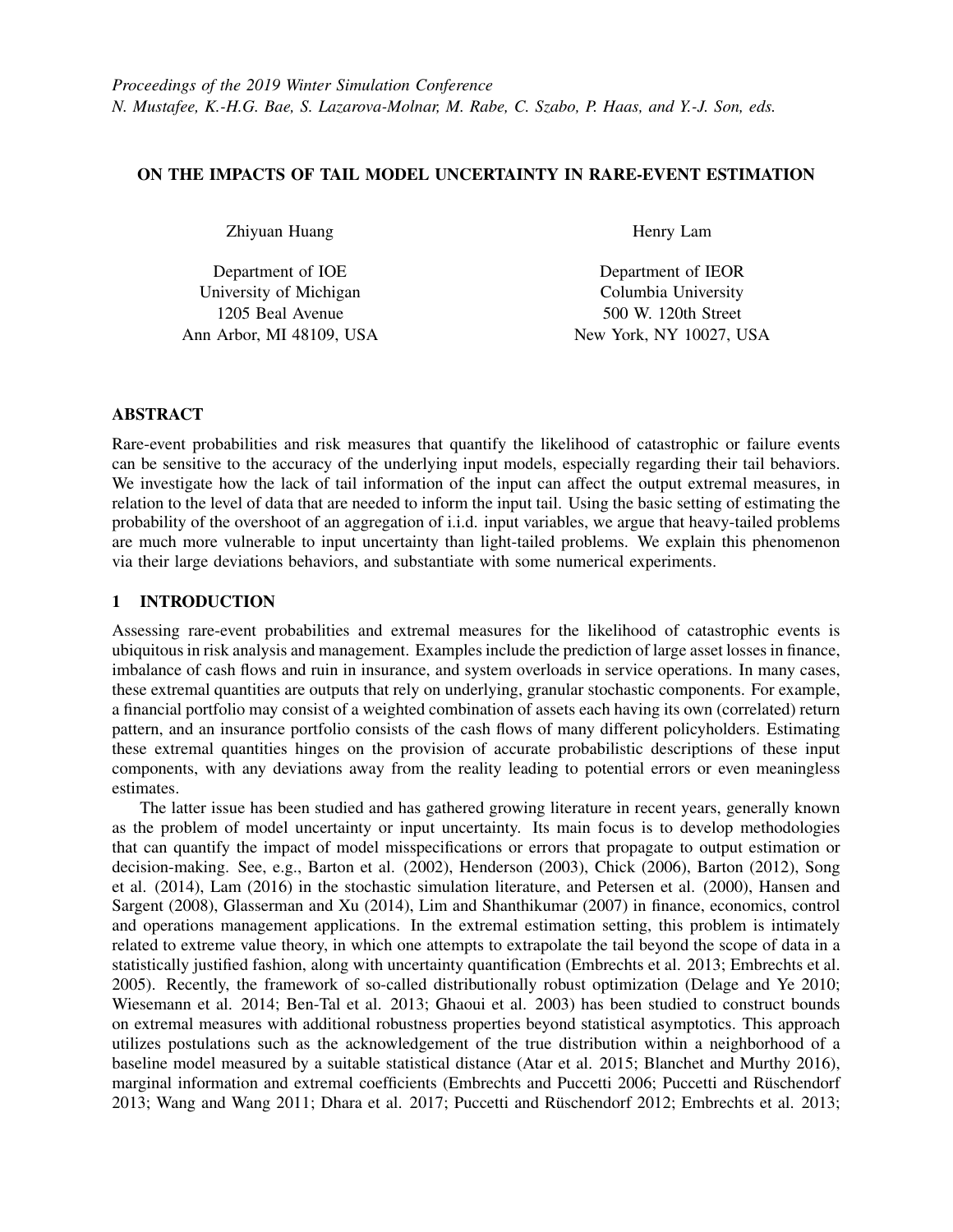

Figure 1: The probability estimation with untruncated and truncated distributions. "Trunc 0.001" denotes the probability estimate using distribution turncated at 0.001 tail quantile. (a)  $q = 60$ ;  $n = 30$ . (b)  $q = 100; n = 30.$ 

## 3 NUMERICAL EXPERIMENTS

We consider estimating the probability  $p = P(\hat{a}_{i=1}^n X_i > g)$ , with different number of variables *n*, rarity levels g and distributions of *X<sup>i</sup>* . In each of our experiments, we implement variance reduction techniques (including importance sampling and conditional Monte Carlo; for further details, see Asmussen and Glynn (2007)) to achieve better computation efficiency and use sufficient samples to ensure negligible simulation noise. We investigate the effect of input tail truncation (Question 0) in Section 3.1, using empirical distribution (Question 1) in Section 3.2, bootstrap (Question 2) in Section 3.3, and using peak-over-threshold (Question 3) in Section 3.4.

#### 3.1 Truncating Input Tail

We test with truncation points on the input distribution corresponding to 0.05, 0.01 and 0.001 tail probability masses respectively, i.e., *t* such that  $P(X > t) = a$  where  $a = 0.05$ ; 0.01; 0.001 (We shall refer to as the a tail quantile). When we truncate the distribution at *t*, we only use  $f(x|x < t)$  to generate  $X_i$ 's. The estimate with untruncated distribution is set as a baseline for comparison.

We generate  $X_i$ 's using the generalized Pareto distribution, varying the shape parameter  $X$  and the scale parameter s and fixing the threshold parameter to be 0. Note that when  $x = 0$ , the distribution is light-tailed (equivalent to exponential distribution); when  $x > 0$  the distribution is heavy-tailed and larger x gives heavier tail. We vary x from 0 to 0.2 to observe what would change if the tail part grows heavier. When x varies, we keep the mean of the distribution to be 1 by letting  $S = 1 - X$ . Our experiments also include different settings of g and *n*. Figures 1 and 2 show the experiment results.

Before comparing light and heavy tails, we note that the tail part of the distribution is generally quite important to the probability estimation. This claim is supported by the gaps between the probability estimates using true distribution and truncated distributions in Figures 1 and 2. For instance, suppose we truncate at the 0.01 tail quantile. The gap between the estimate with the truth (between the blue solid line and the yellow dash) is roughly greater than one order of magnitude in almost all cases, which means we are not able to estimate a correct scale of the probability without the 0.01 tail information. Moreover, for fixed g and *n*, we see a smooth trend of the estimates (in Figures 1 and 2) when the shape parameter increases from 0.

Next we compare the impacts between light and heavy tails. Although the trends in the figures seem to suggest smaller gaps as x increases (heavier tail), a more proper comparison should fix the target probability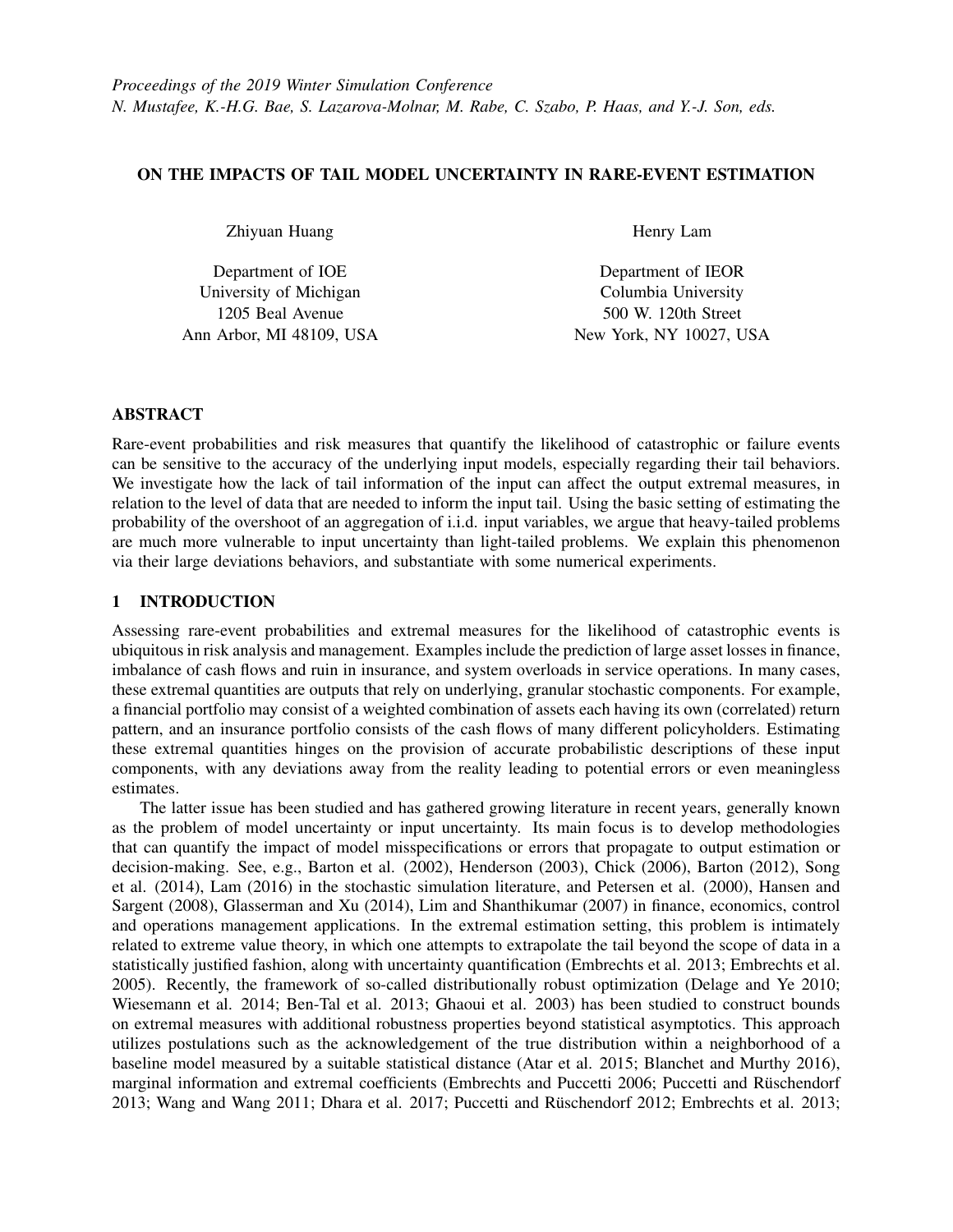

Figure 2: The probability estimation with untruncated and truncated distributions. "Trunc 0.001" denotes the probability estimate using distribution turncated at 0.001 tail quantile. (a)  $q = 40$ ;  $n = 20$ . (b)  $q = 60$ ;  $n = 20$ .

level and the truncation level. In this case, the impact of the heavier tail appears larger. In particular, we compare the gaps between the estimate with true distribution (blue solid line) and truncated distribution (orange dash-dot line) at the 0.001 tail quantile in Figure 1a at shape parameter value around 0 and in Figure 1b at value around 0.2. In these two cases, the objective probabilities have similar values and the truncated tail quantile are the same, and in the heavy-tail case, a larger gap can be seen. More specifically, the gap is smaller than one order of magnitude in light tail (Figure 1a at 0) and larger than one order of magnitude in heavy tail (Figure 1b at 0.2).

## 3.2 Data-driven Rare-Event Simulation

We consider the data-driven situation (i.e. when distribution of *X* is unknown but data is available) and use empirical distributions to drive the simulation of  $p$ . Here we set  $X_i$  as Gaussian distribution and generalized Pareto distribution with  $x = 0.2$ . We independently generate data sets of  $X_i$ 's for 100 replications to construct empirical distributions to drive the simulation. Figures 3 and 4 show the true probability, the averaged estimates from all replications, and also the maximum and minimum estimates among the replications to provide a measure of variability.

In the light-tail cases, Figures 3 and 4a show similar trends in that the estimation variability reduces as the number of samples increases (the maximum and minimum values approach to the true probability as sample increases). The variability is higher when the rarity level grows, which can be observed from the slower convergence of the maximum and minimum estimates (Figure 4a versus Figure 3a).

On the other hand, the performance in the heavy-tail cases (Figure 4b) is more "abnormal". When the sample size is small, e.g.  $10<sup>4</sup>$ , the maximum estimate from the 100 replications is smaller than the true probability. Even with more samples  $(10^5 \text{ and } 10^6)$ , in most  $(92 \text{ and } 75 \text{ out of the } 100 \text{ respectively})$ replications, we obtain overly small estimates compared to the true probability (a difference of more than 5 orders of magnitude). These suggest a severe underestimation in the heavy-tail problem with limited data.

## 3.3 Using Nonparametric Bootstrap

Next we investigate the use of bootstrapping to assess input uncertainty. Such a technique has been studied in the simulation literature (e.g., Barton and Schruben 2001). In our experiment, we construct bootstrapped empirical distributions by repeatedly resampling with replacement and with full size from the data and using them to drive enough simulation runs per resample. The bootstrap size is  $B = 100$ . We use the empirical quantiles of the bootstrap estimates to construct a confidence interval for the estimate. We repeat our experiments 100 times. Here we again consider *X<sup>i</sup>* with Gaussian distribution and generalized Pareto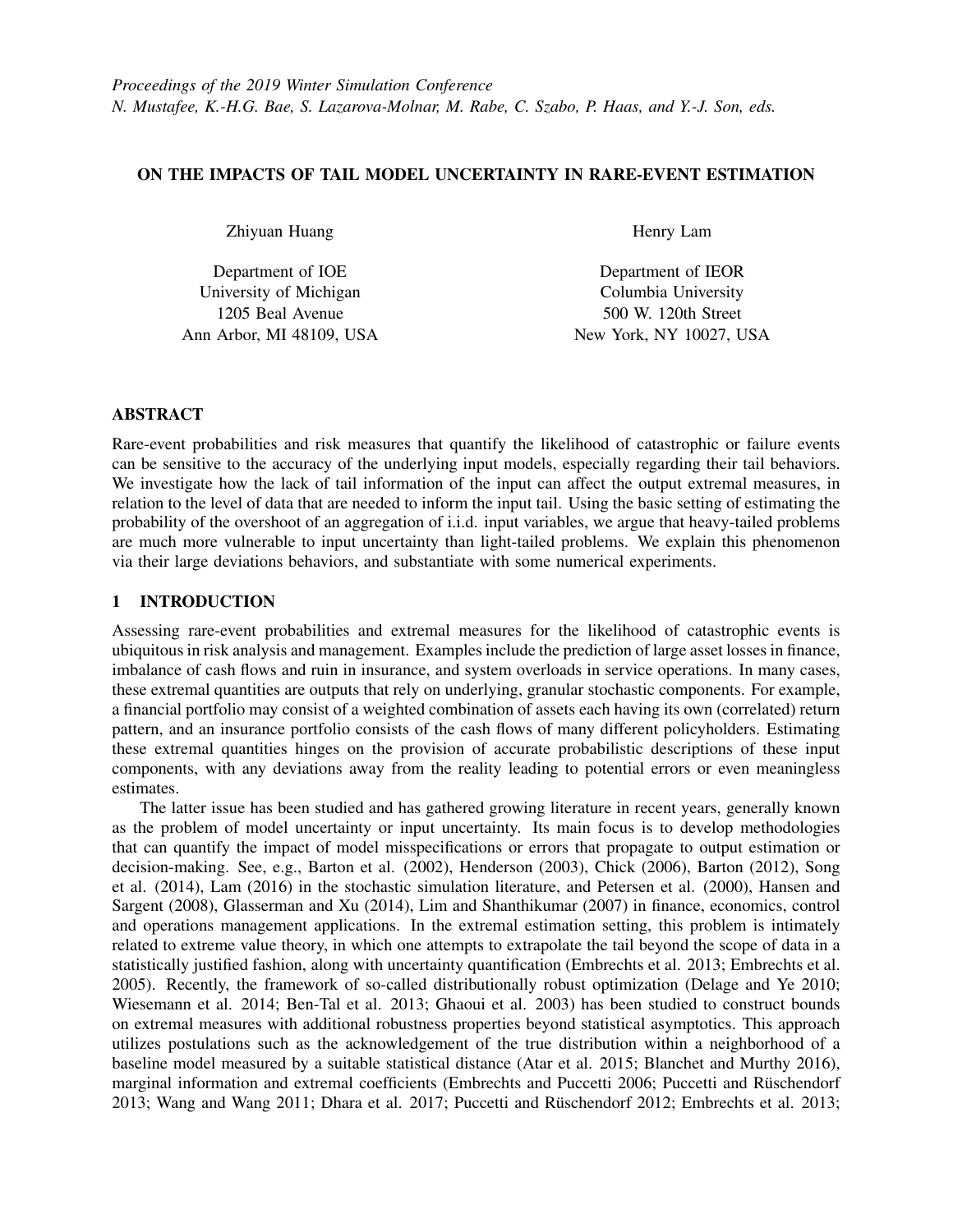

Figure 3: The estimation performance with different number of samples based on 100 replications. (a) Gaussian distribution,  $q = 70$ . (b) Gaussian distribution,  $q = 90$ .



Figure 4: The estimation performance with different number of samples based on 100 replications. (a) Gaussian distribution,  $q = 100$ . (b) Generalized Pareto distribution,  $q = 100$ .

|         |                     | $q = 70$ , $p = 2.6561$ 10 <sup>5</sup> |                           | $g = 100, p = 3.882 \quad 10^{-9}$ | $g = 115, p = 1.5734 \quad 10^{-11}$ |                    |  |
|---------|---------------------|-----------------------------------------|---------------------------|------------------------------------|--------------------------------------|--------------------|--|
| Samples | $\sqrt{C}$ Coverage | CI Width                                | Coverage $\vert$ CI Width |                                    | Coverage   CI Width                  |                    |  |
| 100     | 0.9                 | 0.4019                                  | 0.9                       | 0.07700                            | 0.9                                  | 0.024              |  |
| 500     | 0.93                | 0.0203                                  | 0.93                      | 2.75 10                            | 0.93                                 | $10^{-5}$<br>1:20  |  |
| 1000    | 0.97                | 0.0051                                  | 0.97                      | 1:89<br>$10^{-5}$                  | 0.97                                 | 10<br>4.25         |  |
| 5000    | 0.97                | $2.33 \t10^{-4}$                        | 0.97                      | 1:155<br>10                        | 0.97                                 | $10^{-10}$<br>9.36 |  |

Table 1: The coverage and the width of plain bootstrap confidence interval. The results are computed from 30 replications. The rare event problem is defined by the sum of standard Gaussian variables.

distribution with  $x = 0.2$ . We examine whether the confidence intervals constructed from the bootstrap scheme provide the target coverage (95% in our experiment).

Tables 1 and 2 suggest that the bootstrap works well in light-tailed problems, but fails in heavy-tail problems. This ties to our explanation in Section 2 that the impact from tail uncertainty is more profound in the heavy-tail case, which cannot be captured through the standard bootstrap. Table 1 shows that, for light-tail problems., the coverages of the confidence intervals are above 90% in all the considered cases (different numbers of samples and rarity levels). Note that when the number of samples is small (e.g. 100)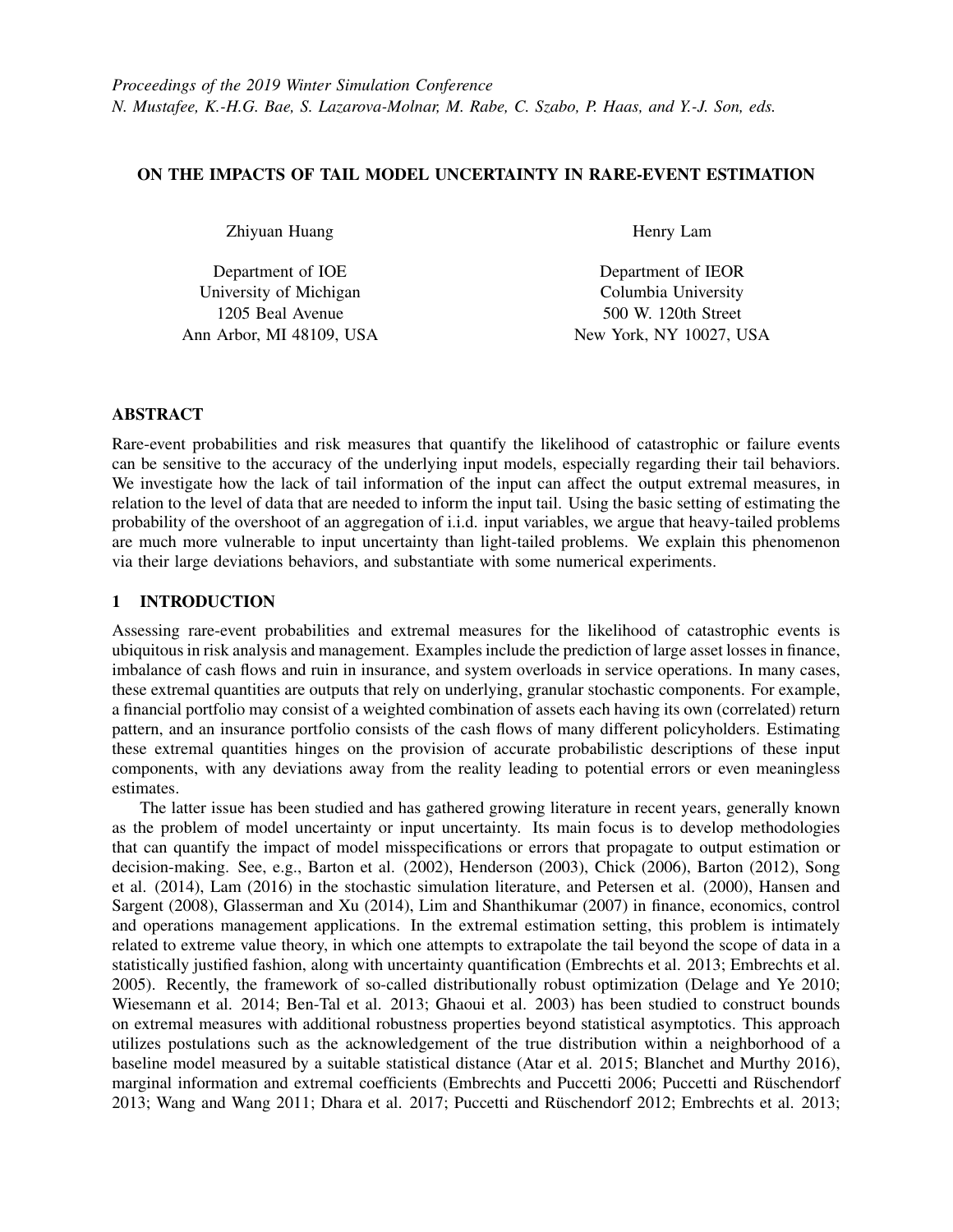Table 2: The coverage and the width of bootstrap confidence interval. The results are computed from 100 replications. The problem is defined by the sum of generalized Pareto variables. The true probability is 1.9195 10<sup>7</sup>. "# of 0 Width" presents the number of replications with 0 confidence interval width.

|                 |      | Sample Size   Coverage   CI Width (exclude 0)   $\#$ of 0 Width |    |  |  |
|-----------------|------|-----------------------------------------------------------------|----|--|--|
| 1 $\Omega^4$    | 0.02 | $1:15 \quad 10^{-5}$                                            | 97 |  |  |
| 10 <sup>6</sup> | 0.02 | $10^{-6}$<br>2:40                                               | 80 |  |  |
| 10              | 0.04 | 2.00                                                            |    |  |  |



Figure 5: The confidence interval coverage and width of the generalized Pareto tail bootstrap scheme (fitted using MLE) on the problem with  $p = 5.7095 - 10^{-8}$ . (a) Coverage. (b) Average CI Width.

the confidence interval width is relatively big compared to the estimated probability (0.4 to 0.024 when  $p = 2.66 \pm 10^{-5}$  to 1.57 10<sup>-11</sup>). Though this could be pessimistic, these wide intervals successfully detect the unreliable probability estimate (see experiments in Section 3.2).

On the other hand, Table 2 shows that the coverage from the standard bootstrap are close to 0 in all considered cases, including the case of using  $10^7$  samples to simulate a rare-event probability of order  $10^{-7}$ . Also, the last column shows that when the sample size is smaller than  $10^6$ , most of the constructed confidence intervals have a 0 width. This suggests that in heavy-tail problems, the lack of tail information not only causes problems in estimating the probability itself, but can also deem the assessment of input uncertainty very challenging.

## 3.4 Bootstrap using Generalized Paerto Distribution

Lastly, we attempt to overcome the challenges in Section 3.3 by fitting a generalized Pareto distribution to the tail of the data. We then run the bootstrap similar to before taking into the fitted tail from each resample. We again consider different truncation points with 0.05, 0.01 and 0.005 tail quantile in our experiment. Here we use  $X_i$  with a t-distribution with degree of freedom  $n = 4$ . The considered numbers of samples (from  $10^4$  to  $10^6$ ) are not enough for standard bootstrap to work (see Table 2). Similar to the experiments in Section 3.3, each confidence interval is calculated from 100 bootstrap size, and the reported results are based on 30 experiments. To fit the generalized Pareto, we implement the maximum likelihood estimation (MLE), the method-of-moments (MOM) and probability-weighted moments (PWM) (Castillo and Hadi 1997; Hosking and Wallis 1987).

The experiment results show that although the overall performance of this Pareto tail bootstrap scheme is better than the standard bootstrap, the obtained confidence interval can still be misleading. The latter is caused by the model biasedness from the generalized Pareto in finite sample that the bootstrap cannot overcome. As shown in Figure 5, the coverage could drop to 0 as we increase the number of samples.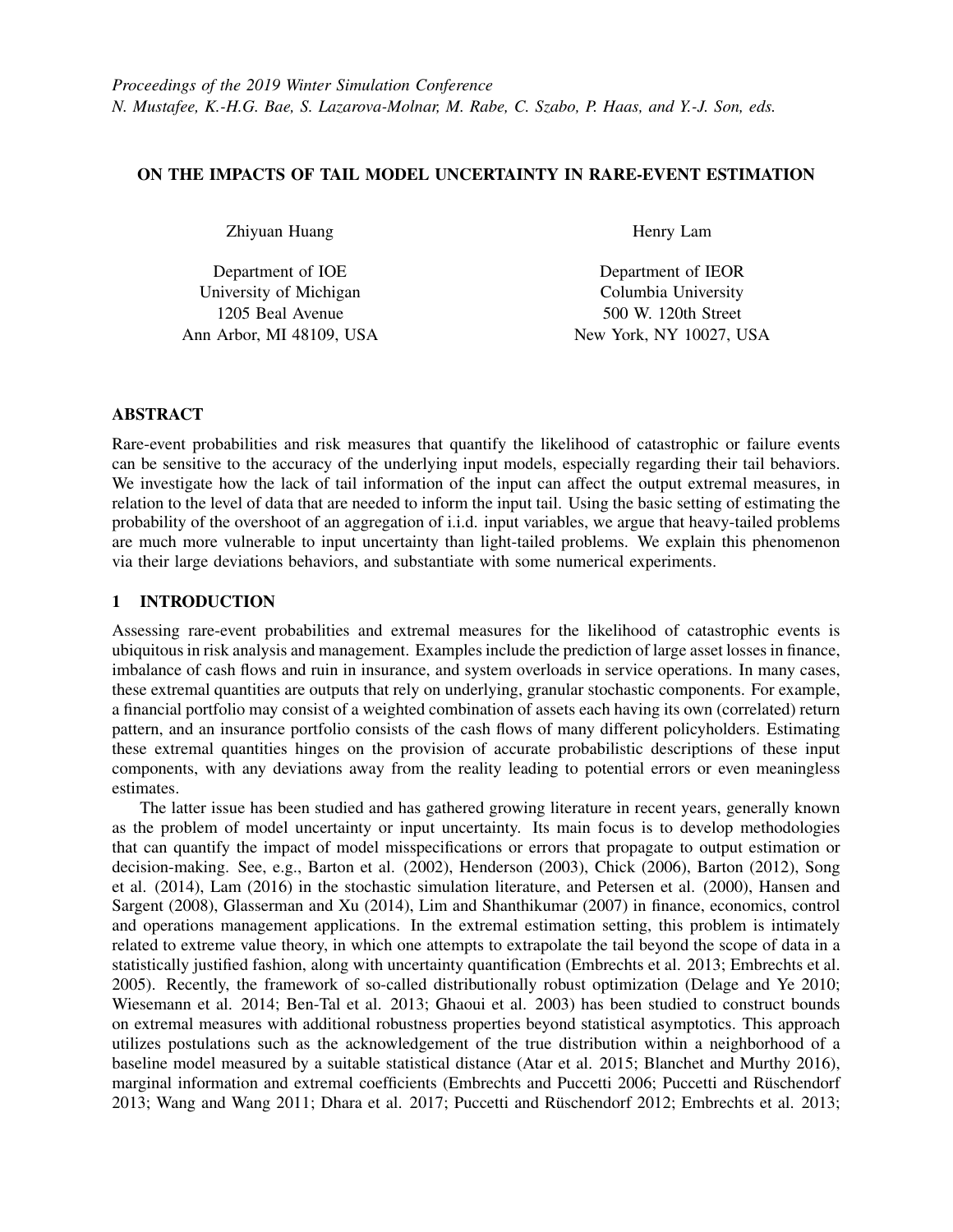Table 3: The coverage and the width of confidence interval from bootstrap using generalized Pareto distribution. "# Spl" represents the number of samples and "Tail Qtl" represents the tail quantile of the truncation points. The problem has a rare event probability  $p = 5.7095 \, 10^{-8}$ .

|          | $#$ Spl    | 10 <sup>4</sup>      |      |                     | $10^{5}$ |      |                | $10^{6}$ |      |         |
|----------|------------|----------------------|------|---------------------|----------|------|----------------|----------|------|---------|
| Tail Qtl | Method     | CI Width<br>Coverage |      | Coverage            | CI Width |      | Coverage       | CI Width |      |         |
| 0.05     | <b>MLE</b> | 0.9                  | 2:10 | 10<br>6             | 0.27     | 4:17 | 8<br>10        | $\Omega$ | 6:89 | 9<br>10 |
|          | <b>MOM</b> | 0.67                 | 1:23 | 6<br>10             | 0.53     | 4:89 | 10             | 0.30     | 3:19 | 10      |
|          | <b>PWM</b> | 0.87                 | 1:81 | 6<br>10             | 0.30     | 4:57 | 8<br>10        | $\Omega$ | 7.04 | 9<br>10 |
| 0.01     | <b>MLE</b> | 0.90                 | 3:36 | 5<br>10             | 0.77     | 8:46 | 10             | 0.80     | 7.56 | 8<br>10 |
|          | <b>MOM</b> | 0.60                 | 1.26 | 6<br>10             | 0.70     | 8:10 | 10             | 0.77     | 5.61 | 10      |
|          | <b>PWM</b> | 0.90                 | 1.09 | 5<br>10             | 0.77     | 8:13 | 10             | 0.77     | 8:84 | 8<br>10 |
| 0.005    | <b>MLE</b> | 0.87                 | 5:81 | 10<br>$\mathcal{L}$ | 0.90     | 1:46 | 10<br>$\sigma$ | 0.97     | 1:42 | 10      |
|          | <b>MOM</b> | 0.63                 | 1:17 | 6<br>10             | 0.67     | 8:43 | 10             | 0.87     | 6:10 | 10      |
|          | <b>PWM</b> | 0.87                 | 1.25 | 10                  | 0.83     | 1:58 | $\theta$<br>10 | 0.97     | 1.70 | 10      |

This is because when the interval width shrinks as the number of samples increases, the model biasedness starts to surface.

Among the three approaches for fitting generalized Pareto distribution, MLE and PWM turn out to be more reliable than MOM (see Table 3, where the coverage of MOM is less than the other two approaches in most cases). The performance matches the documented fact that MOM is unreliable when the shape parameter  $x > 0.2$ . When the sample size is smaller (with  $10<sup>4</sup>$  samples), PWM gives a smaller average confidence interval width than MLE, while providing similar coverage (e.g. with 0.01 tail quantile the widths are  $3.36$  10<sup>5</sup> for MLE and 1.09 10<sup>5</sup> for PWM). It therefore suggests that PWM is more suitable for smaller samples. When the sample size is large  $(10<sup>6</sup>)$ , MLE has an upper hand in terms of confidence interval width (e.g. with 0.005 tail quantile the widths are  $1.42 \times 10^{-7}$  for MLE and  $1.70 \times 10^{-7}$ for PWM).

## ACKNOWLEDGMENTS

We gratefully acknowledge support from the National Science Foundation under grants CAREER CMMI-1653339/1834710 and IIS-1849280.

## REFERENCES

- Asmussen, S., and P. W. Glynn. 2007. *Stochastic Simulation: Algorithms and Analysis*, Volume 57. Springer Science & Business Media.
- Atar, R., K. Chowdhary, and P. Dupuis. 2015. "Robust Bounds on Risk-sensitive Functionals via Renyi Divergence". ´ *SIAM/ASA Journal on Uncertainty Quantification* 3(1):18–33.
- Barton, R., S. Chick, R. Cheng, S. Henderson, A. Law, B. Schmeiser, L. Leemis, L. Schruben, and J. Wilson. 2002. "Panel Discussion on Current Issues in Input Modeling". In *Proceedings of the 2002 Winter Simulation Conference*, edited by E. Ycesan, C.-H. Chen, J. L. Snowdon, and J. M. Charnes, 353–369. Piscataway, New Jersey: Institute of Electrical and Electronics Engineers, Inc.
- Barton, R. R. 2012. "Input Uncertainty in Outout Analysis". In *Proceedings of the 2012 Winter Simulation Conference*, edited by C. Laroque, J. Himmelspach, R. Pasupathy, O. Rose, and A. Uhrmacher, 67–78. Piscataway, New Jersey: Institute of Electrical and Electronics Engineers, Inc.
- Barton, R. R., and L. W. Schruben. 2001. "Resampling Methods for Input Modeling". In *Proceedings of the 2001 Winter Simulation Conference*, edited by B. A. Peters, J. S. Smith, D. J. Medeiros, and M. W. Rohrer, 372–378. Piscataway, New Jersey: Institute of Electrical and Electronics Engineers, Inc.
- Ben-Tal, A., D. Den Hertog, A. De Waegenaere, B. Melenberg, and G. Rennen. 2013. "Robust Solutions of Optimization Problems Affected by Uncertain Probabilities". *Management Science* 59(2):341–357.
- Blanchet, J., C. Dolan, and H. Lam. 2014. "Robust Rare-event Performance Analysis with Natural Non-convex Constraints". In *Proceedings of the 2014 Winter Simulation Conference*, edited by A. Tolk, S. Y. Diallo, I. O.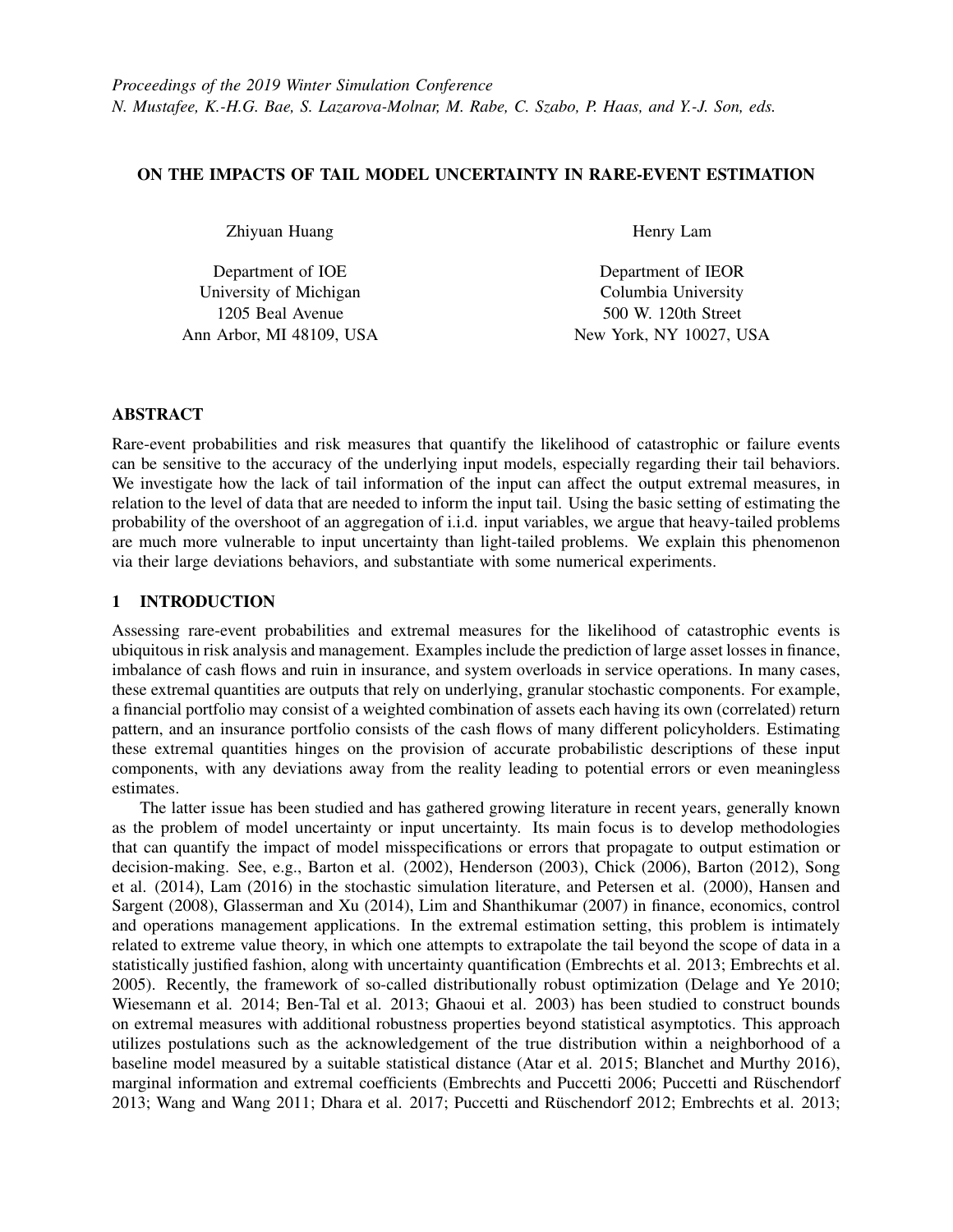Ryzhov, L. Yilmaz, S. Buckley, and J. A. Miller, 595–603. Piscataway, New Jersey: Institute of Electrical and Electronics Engineers, Inc.

- Blanchet, J., and K. R. Murthy. 2016. "On Distributionally Robust Extreme Value Analysis". *arXiv preprint arXiv:1601.06858*.
- Bucklew, J. 2013. *Introduction to Rare Event Simulation*. Springer Science & Business Media.
- Castillo, E., and A. S. Hadi. 1997. "Fitting the Generalized Pareto Distribution to Data". *Journal of the American Statistical Association* 92(440):1609–1620.
- Chick, S. E. 2006. "Bayesian Ideas and Discrete Event Simulation: Why, What and How". In *Proceedings of the 2006 Winter Simulation Conference*, edited by L. F. Perrone, F. P. Wieland, J. Liu, B. G. Lawson, D. M. Nicol, and R. M. Fujimoto, 96–105. Piscataway, New Jersey: Institute of Electrical and Electronics Engineers, Inc.
- Clarke, F. H. 1975. "Generalized Gradients and Applications". *Transactions of the American Mathematical Society* 205:247–262.
- Delage, E., and Y. Ye. 2010. "Distributionally Robust Optimization under Moment Uncertainty with Application to Data-driven Problems". *Operations Research* 58(3):595–612.
- Dembo, A., and O. Zeitouni. 1998. *Large Deviations Techniques and Applications*. 2nd ed. Springer Science & Business Media.
- Denisov, D., A. B. Dieker, V. Shneer et al. 2008. "Large Deviations for Random Walks Under Subexponentiality: the Big-jump Domain". *The Annals of Probability* 36(5):1946–1991.
- Dhara, A., B. Das, and K. Natarajan. 2017. "Worst-Case Expected Shortfall with Univariate and Bivariate Marginals". *arXiv preprint arXiv:1701.04167*.
- Dupuis, P., M. A. Katsoulakis, Y. Pantazis, and L. Rey-Bellet. 2018. "Sensitivity Analysis for Rare Events based on Rényi Divergence". arXiv preprint arXiv:1805.06917.
- Embrechts, P., R. Frey, and A. McNeil. 2005. "Quantitative Risk Management". *Princeton Series in Finance, Princeton* 10.
- Embrechts, P., C. Klüppelberg, and T. Mikosch. 2013. Modelling Extremal Events: For Insurance and Finance, Volume 33. Springer Science & Business Media.
- Embrechts, P., and G. Puccetti. 2006. "Bounds for Functions of Multivariate Risks". *Journal of Multivariate Analysis* 97(2):526–547.
- Embrechts, P., G. Puccetti, and L. Rüschendorf. 2013. "Model Uncertainty and VaR Aggregation". *Journal of Banking & Finance* 37(8):2750–2764.
- Ghaoui, L. E., M. Oks, and F. Oustry. 2003. "Worst-case Value-at-risk and Robust Portfolio Optimization: a Conic Programming Approach". *Operations Research* 51(4):543–556.
- Glasserman, P., and X. Xu. 2014. "Robust Risk Measurement and Model Risk". *Quantitative Finance* 14(1):29–58.
- Hansen, L. P., and T. J. Sargent. 2008. *Robustness*. Princeton university press.
- Henderson, S. G. 2003. "Input Model Uncertainty: Why Do We Care and What Should We Do About It?". In *Proceedings of the 2003 Winter Simulation Conference*, edited by S. Chick, P. J. Snchez, D. Ferrin, and D. J. Morrice, Volume 1, 90–100. Piscataway, New Jersey: Institute of Electrical and Electronics Engineers, Inc.
- Hosking, J. R., and J. R. Wallis. 1987. "Parameter and Quantile Estimation for the Generalized Pareto Distribution". *Technometrics* 29(3):339–349.
- Jelenkovic, P. R. 1999. "Network Multiplexer with Truncated Heavy-tailed Arrival Streams". In *Proceedings of the Eighteenth Annual Joint Conference of the IEEE Computer and Communications Societies*, Volume 2, 625–632. IEEE.
- Lam, H. 2016. "Advanced Tutorial: Input Uncertainty and Robust Analysis in Stochastic Simulation". In *Proceedings of the 2016 Winter Simulation Conference*, edited by T. M. K. Roeder, P. I. Frazier, R. Szechtman, and E. Zhou, 178–192. Piscataway, New Jersey: Institute of Electrical and Electronics Engineers, Inc.
- Lam, H., and C. Mottet. 2015. "Simulating Tail Events with Unspecified Tail Models". In *Proceedings of the 2015 Winter Simulation Conference*, edited by L. Yilmaz, W. K. V. Chan, I. Moon, T. M. K. Roeder, C. Macal, and M. D. Rossetti, 392–402. Piscataway, New Jersey: Institute of Electrical and Electronics Engineers, Inc.
- Lam, H., and C. Mottet. 2017. "Tail Analysis without Parametric Models: A Worst-case Perspective". *Operations Research* 65(6):1696–1711.
- Leadbetter, M. R. 1991. "On a Basis for Peaks over Threshold Modeling". *Statistics & Probability Letters* 12(4):357– 362.